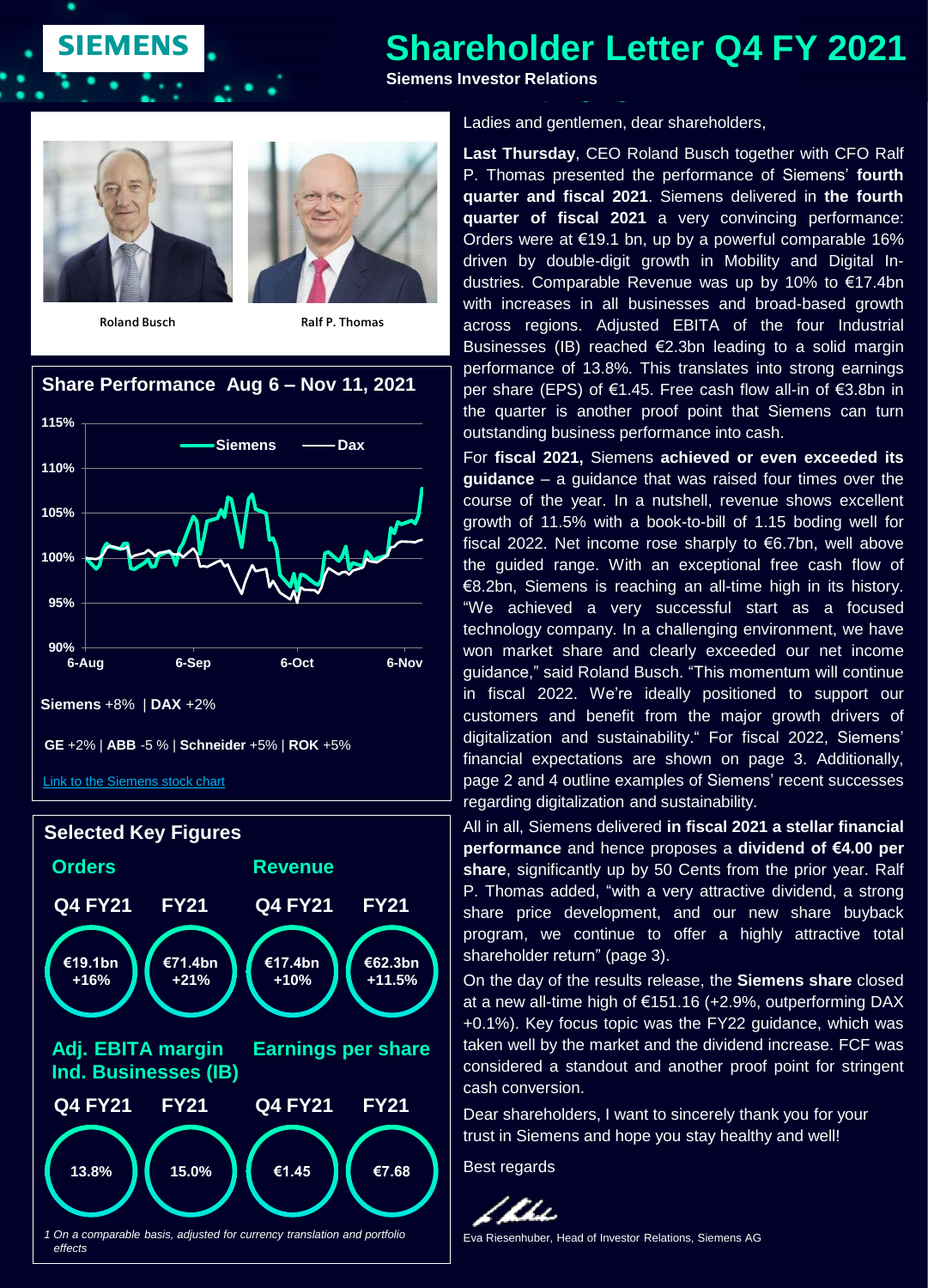#### **Shareholder Letter | Q4 FY 2021 2**

**Our Industrial Businesses in fiscal 2021**



## **Accelerating transformation**  towards sustainable mobility and cities

## **Munich IAA - Transforming mobility industry**



With the **motto "#MoveToTransform**," Siemens had an **appearance at the IAA** ("Internationale Automobil-Ausstellung") **Mobility 2021**, which took place in the Bavarian capital for the very first time. As a **focused technology company**, Siemens **presented a holistic view of the mobility of today** and the **future**. The **focus** was on **how the real and digital worlds are combined in technical products** and **digital solutions** to make industry, infrastructure and transportation more intelligent, efficient and sustainable.

**As a world premiere**, Siemens unveiled the "**Siemens Autonomous Charging System**" at the IAA. The **robotcharging station** enables **the fully automated charging of electric vehicles** from sports cars to long-haul trucks. With a targeted capacity of 1 MW, **electric trucks** can even be **charged during the driver's mandatory break time.**

Press release - Siemens drives transformation of the mobility industry

#### Dubai Expo 2020 - Digitalized smart city blueprint



On October 1st, 2021, **Expo 2020 Dubai** has opened to the world. The **first Expo to be held in the Middle East, Asia, or Africa** gives visitors a chance to **experience how digitally-connected smart cities** can help **overcome some of humanity's most pressing challenges**. As the **Premier Partner for Infrastructure Digitalization** at Expo 2020 Dubai, **Siemens has digitally linked more than 130 buildings** at a **purpose-built site twice the size of Monaco.** 

About **80% of Expo's infrastructure** will **remain after the six-month event ends in March 2022**, forming the **core of a sustainable new urban district of Dubai**, known as **District 2020**. The **Expo site** itself is designed **as a blueprint for future smart cities everywhere.**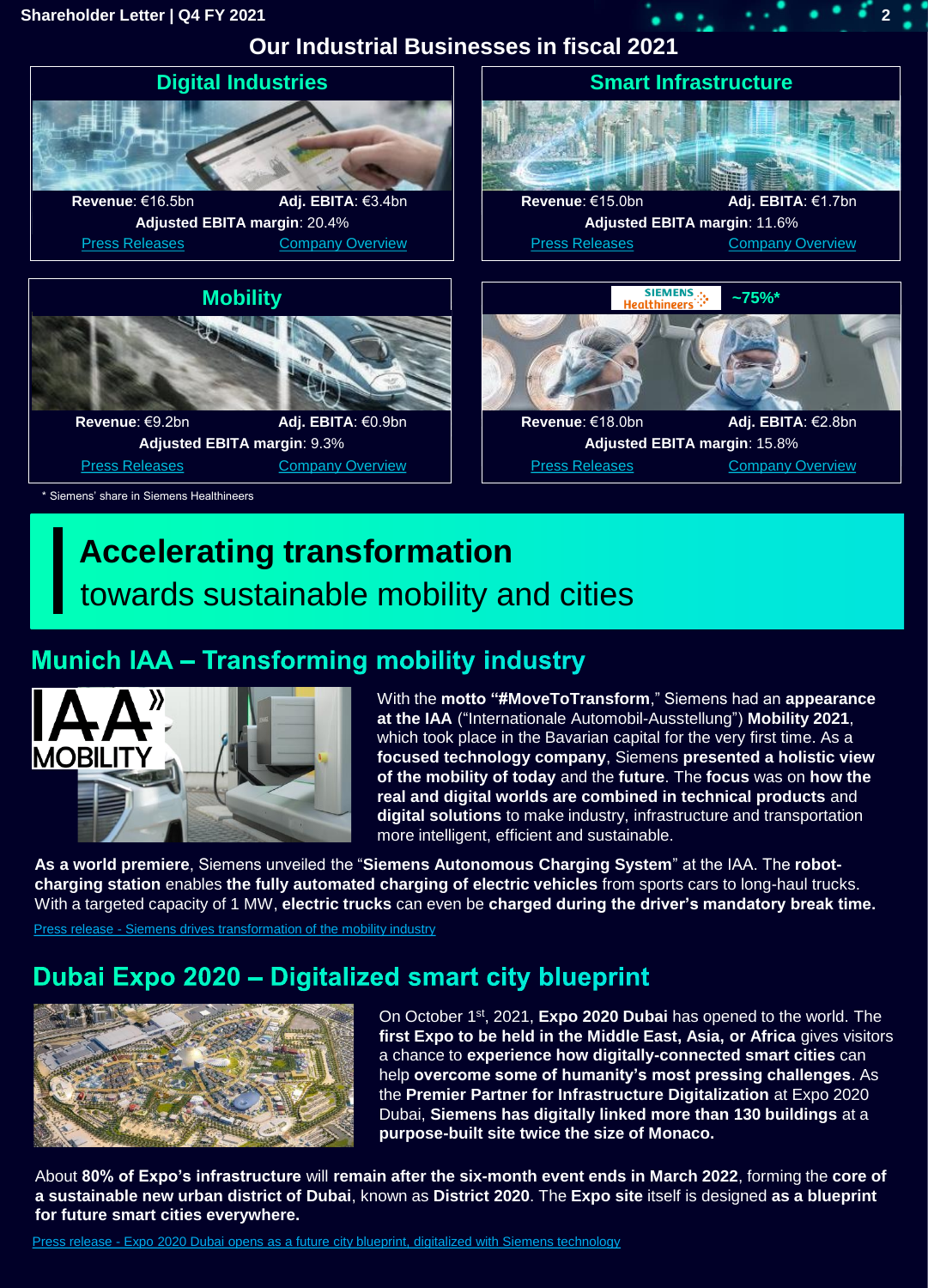# **Siemens' strong focus on total shareholder return**

#### **Progressive dividend development**

#### **New €3bn share buyback program**



\* Total shareholder return (TSR) = Return on share price development plus dividend reinvestment

#### **What does Siemens expect for fiscal 2022?**

| <b>FY 2022 Siemens Group</b>                                       |                                 | <b>FY 2022 Framework Siemens Businesses</b> |                                     |                           |
|--------------------------------------------------------------------|---------------------------------|---------------------------------------------|-------------------------------------|---------------------------|
| <b>Book-to-bill</b>                                                | >1                              |                                             | <b>Comparable</b><br>revenue growth | <b>Profit margin</b>      |
| <b>Revenue growth</b><br>(Comparable)                              | Mid-single<br>digit             | <b>Digital Industries</b>                   | $5 - 8%$                            | $19 - 21\%$ <sup>1)</sup> |
| <b>EPS pre PPA</b>                                                 | €8.70-€9.10<br>[FY 2021: €8.32] | <b>Smart Infrastructure</b>                 | $5 - 8%$                            | $12 - 13%$                |
| This outlook excludes burdens from legal<br>and regulatory issues. |                                 | <b>Mobility</b>                             | $5 - 8%$                            | $10 - 10.5%$              |

1 therein impact from SaaS transition of up to 200 bps